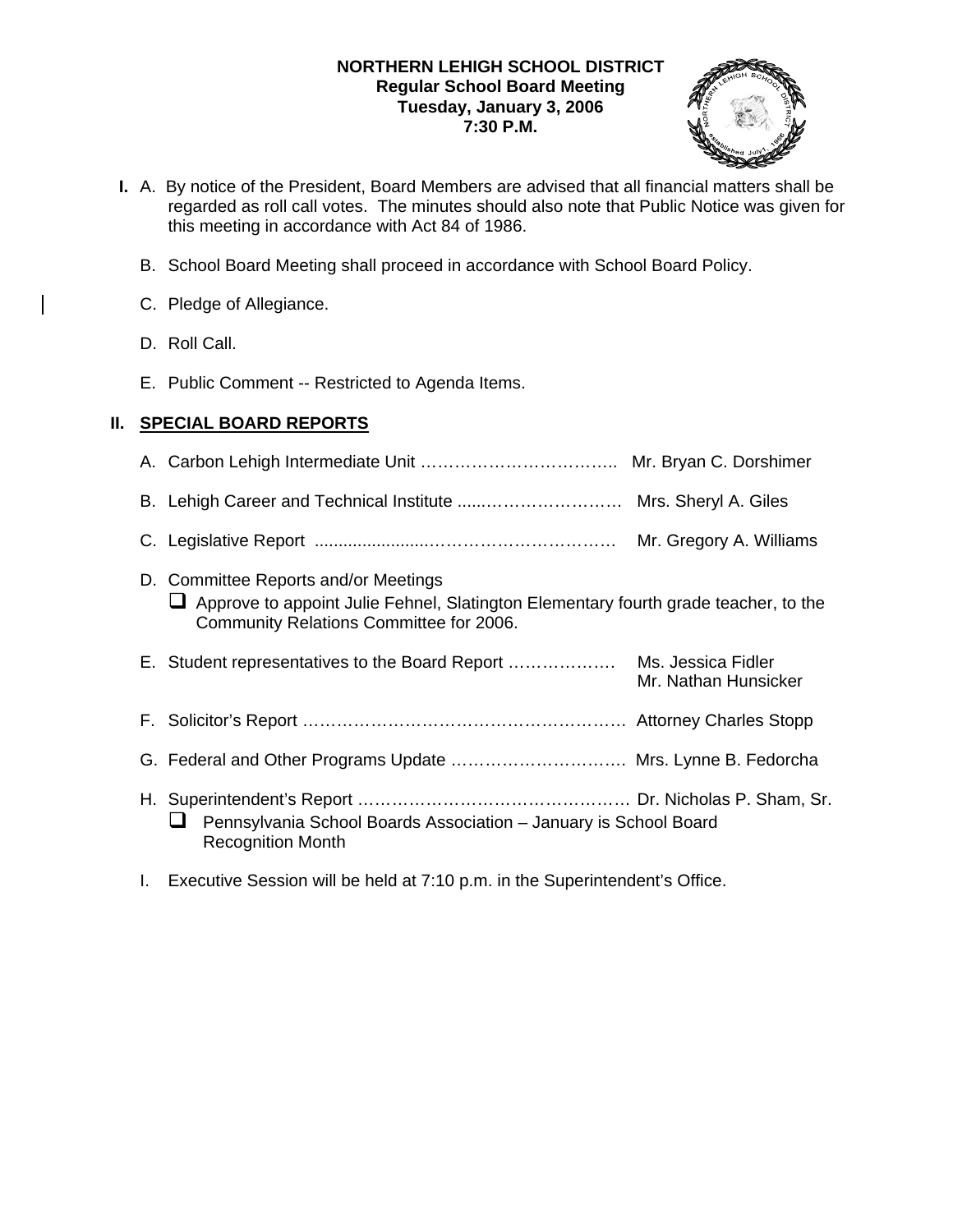## **III. PERSONNEL**

## A. Resignation

- 1. Accept the resignation of Nancy Wagner from her position of Title I Aide in the Peters Elementary School, effective on or about January 20, 2006.
- B. Approve the following unpaid volunteer aides in the Peters Elementary School for the 2005-2006 school year: **(Pending Verification of Clearances)**

 Christine Lutz Vicky Papay

## C. Rescind Appointment

 Approve to rescind the appointment of Michele Tadman as a volunteer aide in the Slatington Elementary School. There are no clearances on file for her.

D. Approve the request of Thomas Trimble, district maintenance employee, to take a 12-week Family Medical Leave of Absence, effective January 8, 2006 and continuing for approximately eight weeks.

## **IV. POLICY**

- A. Board Policy First Reading
	- 1. Approve to revise school board policy #335 Administrative Employees Family and Medical Leaves, as presented after first reading. **(Attachment #1)**
	- 2. Approve to revise school board policy #535 Classified Employees Family and Medical Leaves, as presented after first reading. **(Attachment #2)**

## B. Conferences

- 1. Sheila Lanshe PA School Counselors Association Annual Conference March 2-4, 2006 – Lancaster, PA – Registration: \$265.00, Travel -- \$48.00, Lodging: \$49.40 – Total Approximate Cost: \$363.00 – Funding – Senior High Budget **(Attachment #3)**
- 2. Mary Smith PA School Counselors Association Annual Conference March 2-4, 2006 – Lancaster, PA – Registration: \$265.00, Lodging: \$49.40 – Total Approximate Cost: \$314.40 – Funding – Senior High Budget **(Attachment #4)**
- 3. Brian Geiger 51<sup>st</sup> Annual Conference & Exhibit Sponsored by PA Association of School Business Officials – March 7-10, 2006 – Hershey, PA – Registration: \$ 360.00, Meals: \$260.00, Travel: \$80.00, Lodging: \$400.00. Total Approximate Cost: \$1104.00 – Funding – Support Services Budget **(Attachment #5)**
- 4. Lynne Fedorcha Reading Apprenticeship Winter Conference March 2-5, 2006 Rockville, MD – Travel: \$150.00, Meals: \$72.00, Lodging: \$328.00 – Total Approximate Cost: \$550.00 – Funding – Title IIA **(Attachment #6)**
- B. Extension of Homebound Instruction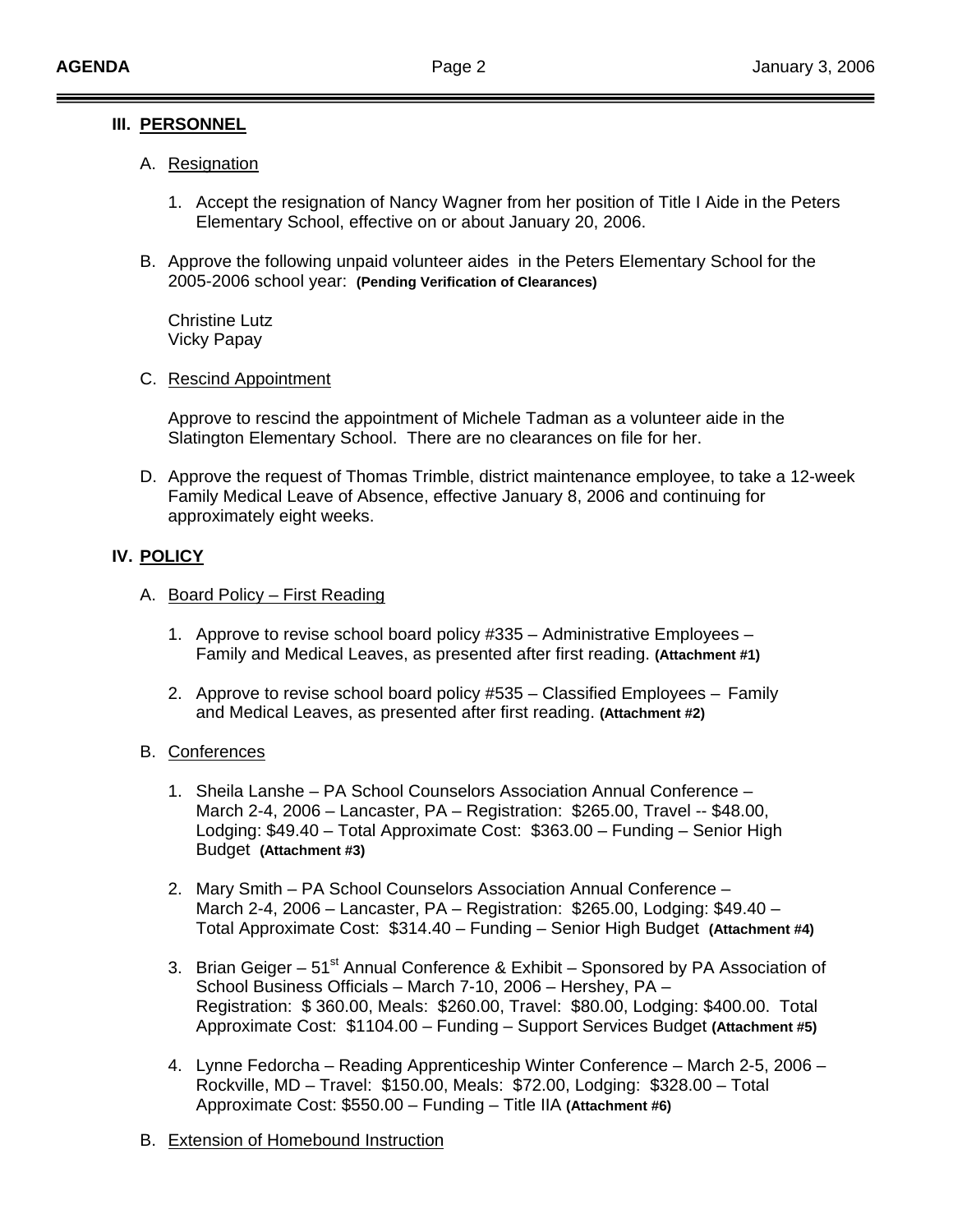Approve to extend homebound instruction for Student # 745000, for five hours per week, effective December 22, 2005 through March 22, 2006. This student was previously granted homebound instruction on October 10, 2005.

## **V. CURRICULUM AND INSTRUCTION**

#### **VI. OLD BUSINESS**

#### **VII. NEW BUSINESS**

#### A. **Resolution for School Director Recognition Month – January 2006**

- **WHEREAS**, the role of locally elected school officials has served the commonwealth of Pennsylvania and local communities in meeting the needs of public education since the passage of the Free School Act in 1834; and
- **WHEREAS**, these local boards have discharged their responsibilities to public education in a manner which has placed education in the forefront of our educational systems; and
- **WHEREAS**, locally elected officials have distinguished themselves and their communities in this non-paid, volunteer public service commitment; and
- **WHEREAS**, the contributions of these men and women who serve on the Northern Lehigh Board of School Directors:

 Franklin D. Beers Donald H. Dengler Bryan C. Dorshimer Raymond J. Follweiler, Jr. Lauren A. Ganser Sheryl A. Giles Mathias J. Green, Jr. Peter A. Ruth Gregory S. Williams

Should be recognized and appreciated by those who benefit from the workings of our public school system;

- **NOW THEREFORE BE IT RESOLVED** that the Executive Board of the Pennsylvania School Boards Association hereby proclaims the month of January as School Director Recognition Month in this Commonwealth; and the citizens, students, teachers, and administrators of the Northern Lehigh School District seek to honor said directors for their dedication and selfless time commitment to the workings of the district,
- **FURTHER RESOLVE** that this proclamation be communicated to all school districts, school officials and local communities in a planned program which brings visibility and awareness of the role of locally elected school officials to the citizenry of this Commonwealth and be entered into the minutes of this meeting of January 3, 2006.

#### **VIII. FINANCIAL**